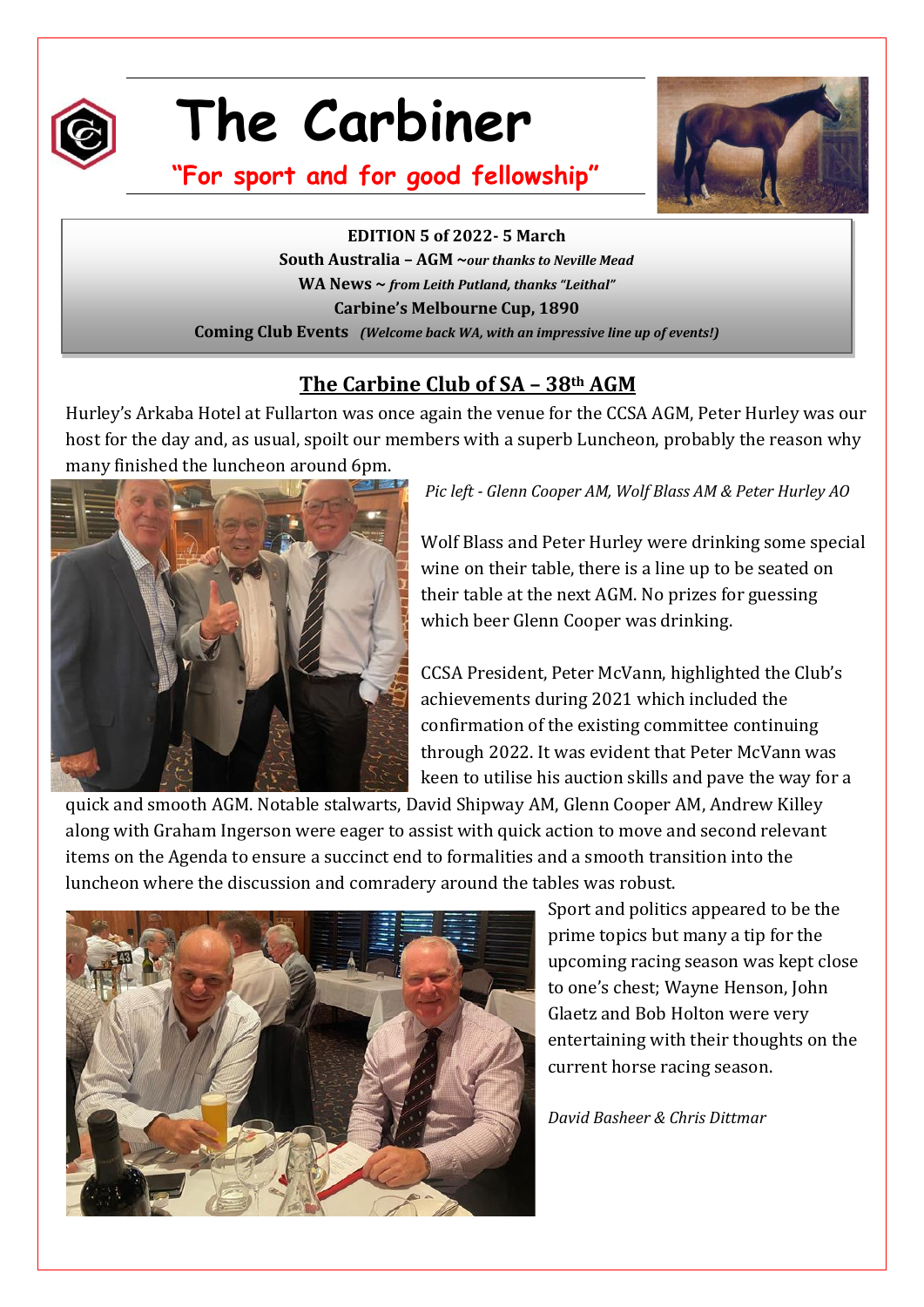

*Peter McVann & Kym Weir*

This was an AGM that saw the nomination and confirmation of four new members, two of which are female members, the first female members for CCSA. The new members, Arabella Branson, Selena Bushell, Grant Kelley and Tom Carr, will be presented with their badge/ties/scarves at our next luncheon which is the SAJC Racing Lunch on Friday 20th May 2022 to celebrate the Goodwood which will be run at Morphettville on the following day.

Two members were awarded their 25 year badges, namely Kym Weir and Shane Radbone. Shane was unable to be present due to Covid restrictions following his return from overseas, but it was great to see Kym Weir attend and accept his award.

# **WA NEWS**

# **AGM**



The Carbine Club of WA held its 2022 AGM on Friday 25th February at the Matilda Bay Restaurant. We had 40 Members in attendance as well as the owner of Matilda Bay Restaurant Warwick Lavis who has supported our AGM Lunches for 33yrs!

Life Member Lloyd Meredith presented 25yr Badges to Kieran Glynn and Reg Webb. The President Neil Pinner paid tribute to Secretary Rex Twogood on his passing two weeks prior. The appointment of a new Secretary will be made in the coming weeks.

A special presentation was made to our Assistant Secretary Glynis Cole for her outstanding contribution over the past year to assist Rex during his illness. We also introduced 3 new Ladies Members Ann Jones, Tanya Brown & Charlotte Mills together with new Member Carl Celedin.

The day was rounded out with our traditional "fines session" conducted by Noel Carter. A great day enjoyed by all.



*Pics -top left -Kieren Glynn, Lloyd Meredith & Reg Webb Above – Doug Buckey, Joe Oxley & Phil White Above right-Neil Pinner, Ann Jones, Charlotte Mills, Tanya Brown & Kieren Glynn Below right – Gavin Burt, George Michalczyk, Noel Carter & Kieren Glynn*

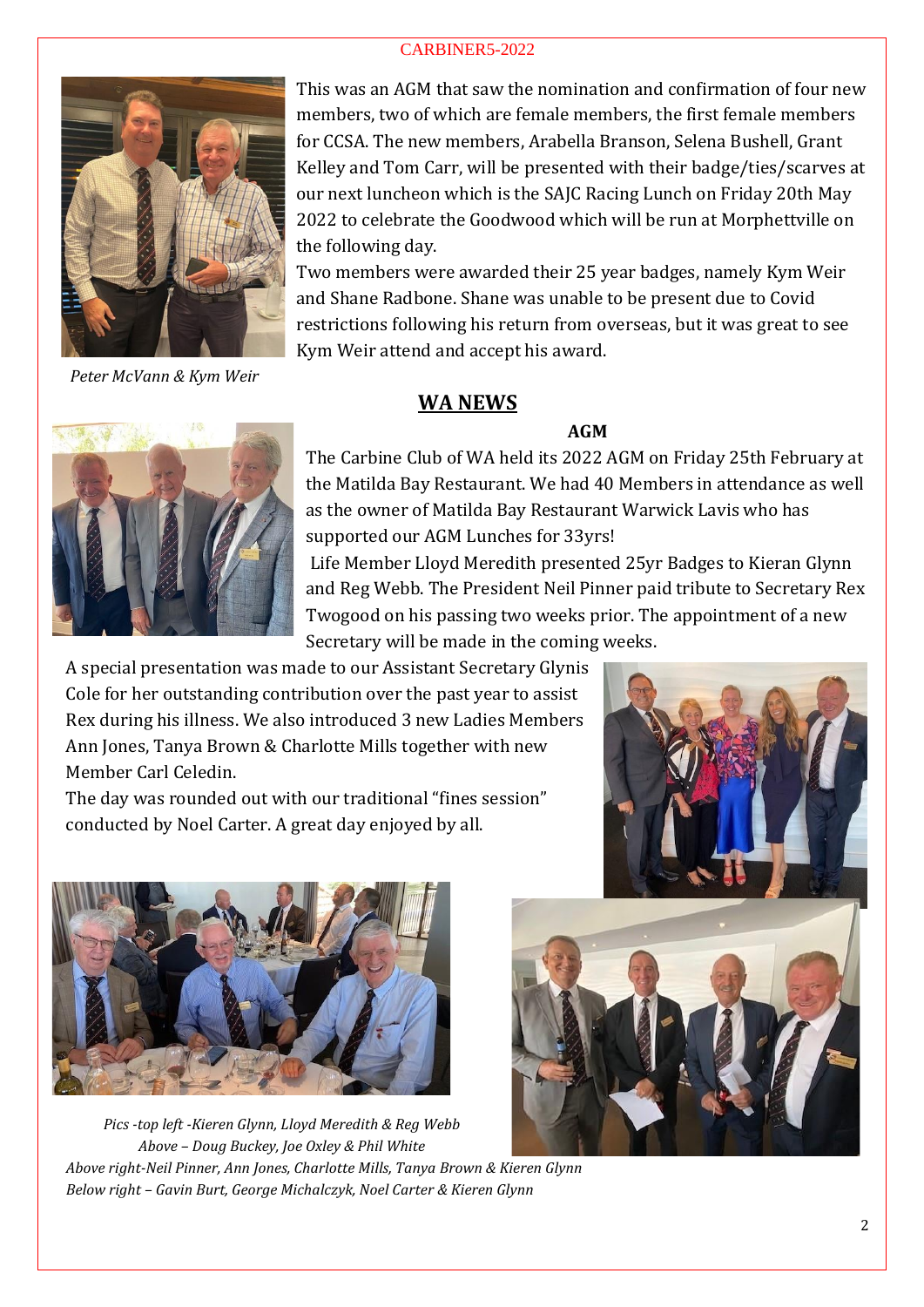# **VALE - REX TWOGOOD**



It is with sadness that the Carbine Club of WA announces the recent passing of Rex Twogood, Secretary of the Carbine Club of WA.

Rex joined the Carbine Club in 2003, was appointed on the Committee in 2014 and became the Secretary in 2016 until his passing. Rex was a hard-working Committeeman who attended almost every lunch, the CC Test Match Luncheon at Lords and several CC Derby Lunches in Melbourne.

He was involved in ownership of thoroughbred and standardbred horses in WA and other states, loved his sport and followed AFL and the cricket with keen interest. He was enthusiastic and a hard worker in the role and a great contributor in all our fund-raising lunches, rarely missing a Club event.

He loved his sport and in particular horse racing where he was a prime mover in having the Carbine Club Apprentices Cup upgraded in status and moved from winter track Belmont to mainstream Ascot. His greatest love though was attending the Broome Cup Race Week in August to spend a week with his CC mates. He was a quiet achiever and well respected amongst all Members, a real good bloke and a quiet, private, humble man with a gentle soul who will be sadly missed by all and especially at the Carbine Club of WA.

# **Rod Marsh and Shane Warne**

Australia has been shocked and saddened with the loss of two cricketing greats in the past days – much will be written about these amazing sportsmen, and they will be long remembered for their sporting deeds and uplifting personalities.

Rod Marsh was an original Member of the Carbine Club of WA in 1988 and Shane Warne was a recent inclusion in Club ranks in Victoria.

A tragic loss for their families, friends, and Australia in general.



# **How's this for a great set of colours!**

Outbound recently ran in the Carbine Club 3 YO race at the Tasmanian Racing Carnival sporting these fabulous colours with the Club logo prominent: Outbound's owners are Club Members Steve Farquer and Damon Wise

Photo Clare Pettit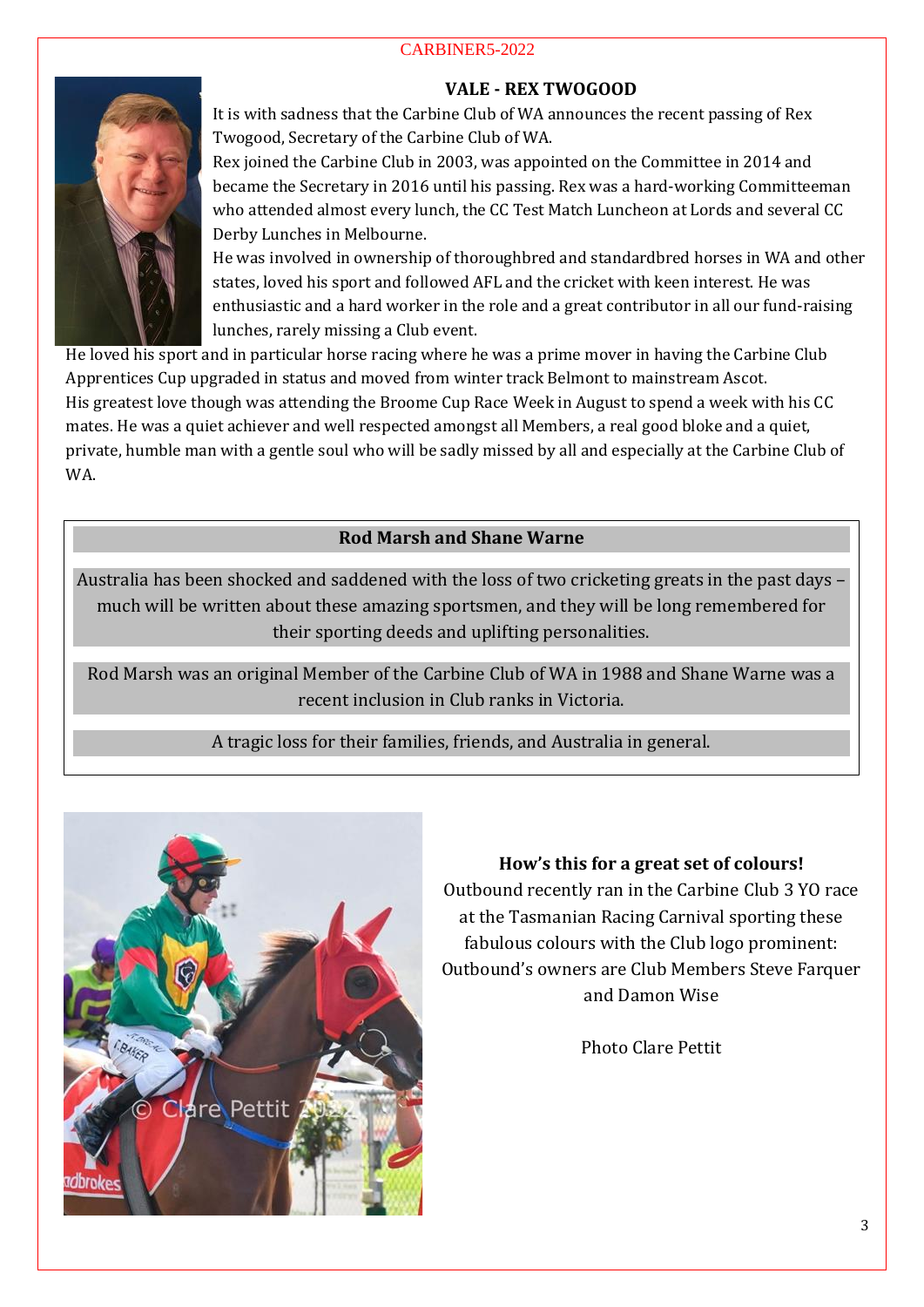

### **A Little Carbine history in verse!**

Much has been written about our Club namesake, the great horse Carbine and there is a tremendous in-depth yarn in Jim Haynes' latest book as illustrated here.

Jim Haynes OAM is variously described as an entertainer, author, humorist, speaker, and historian. In one of Jim's earlier books (he has written many) he included this poem which was written anonymously and is certainly worthy of a run in The Carbiner.

#### *Carbine's Melbourne Cup, 1890 Anon*

*The race is run, the Cup is won, the great event is o'er. The grandest horse that strode a course has led them home once more. I watched with pride your sweeping stride before you ranged in line, For far and near a ringing cheer was echoed for Carbine.*

*The start was made, no time delayed before they got away, Those horses great, some thirty-eight, all eager for the fray. No better start could human heart to sportsmen ever show As Watson did, each jockey bid get ready for to go.*

*With lightning speed, each gallant steed along the green track tore; Each jockey knew what he must do to finish in the fore. But Ramage knew his mount was true, though he had 10-5 up, For Musket's son great deeds had done before that Melbourne Cup.*

*No whip, nor spur, he needs to stir a horse to greater speed; He knew as well as man can tell when he could take the lead. So on he glides with even strides, though he is led by nine; But Ramage knows before they close, he'll try them with Carbine.*

*The bend is passed; the straight at last: he takes him to the fore. The surging crowd with voices loud the stud's name loudly roar. The jockey too, he full well knew the race was nearly o'er, As on his mane he slacked the rein: no need to urge him more.*

*Brave horse and man who led the van on that November day! Your records will be history still when ye have passed away. For such a race, for weight and pace, has never been put up As that deed done by Musket's son in the 1890 Cup.*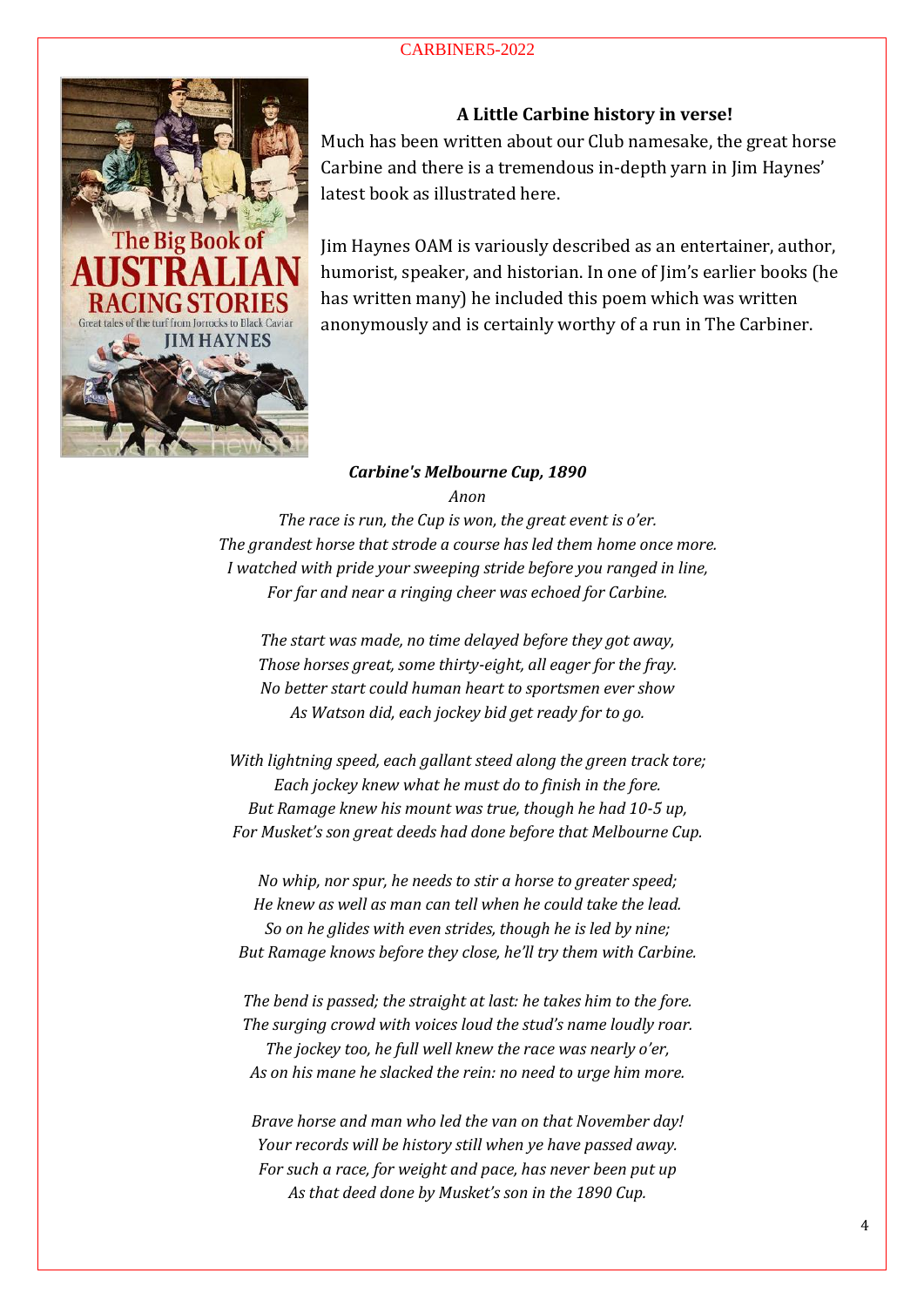#### **2022 Events**

**CCNSW – 18 March – Racing Luncheon, Royal Randwick**

**CCQLD – 19 March – Carbine Club Raceday, Aquis Park Racecourse** 

**CCNT – 25 March – AGM, Yots Greek Taverna (MO)**

**CCVIC – 1 April – Golf Day, Cathedral Lodge & Golf Club**

**CCWA – 20 April – Midweek Racing Luncheon, Directors' Lounge, Ascot Racecourse**

**CCNT – 29 April – Golf Day, Palmerston Golf Club (M&G)**

**CCNZ – xx May – AGM date TBC**

**CCSA – 20 May – Racing Luncheon**

**CC London – 27 May – Annual Golf Day, Royal Mid-Surrey**

**CCWA – 27 May – Legends of Sport Luncheon, Hyatt Hotel**

**CCNT – 27 or 28 May – AFLNT Luncheon – Kantilla's TIO Stadium (M&G)**

**CCTAS – 17 June – AFL Luncheon**

**CCNT-17 June–V8 Supercars Luncheon–"The Outlook", Hidden Valley Raceway (M&G - 200max)**

**CCNZ – xx July – 50th Anniversary Dinner, Tote Room, Ellerslie Event Centre – date TBC**

**CCNT – 16 July – Derby Day, Darwin Turf Club (M&P- 50 max)**

**CCWA – 22 July – Wine Tasting Luncheon, Swan Valley**

**CCNT – 29 July – Darwin Cup Luncheon – Darwin Turf Club (M&G – 300 max)**

**CCWA – 12 August – Broome Cup Luncheon, Cable Beach Club**

**CCNT-9Sep- Founders Lunch, Landmark@Gateway (MO)**

**15th International Carbine Club Congress – 6-11 October – Adelaide**

**CCNT-21 Oct – Cox Plate Lunch, PeeWees (M&G 200 max)**

**CCWA – 27 Oct – MO Luncheon, Mayfair Lane**

**CC London – 31 October- Sam Vestey Annual Members Dinner & AGM, Alfred Tennyson (TBC)**

**CCWA – 18 Nov – Racing Luncheon, Hyatt Regency**

**CCNT – 9 Dec- Christmas Dinner, TBA (M&P)**

**CCWA – xx Dec – Cricket Luncheon (details TBC)**

# **The Carbiner**

"The Carbiner" is the newsletter of the Club which serves to share amongst all Clubs the activities and events across the wider Carbine fraternity. The "Coming Events" section is provided to alert members of forthcoming functions, and in particular those members who may be travelling to other parts. It's always good to hear how other Clubs are faring, and even better if you can drop in on an event.

The newsletter relies on input from all Clubs, and the efforts of those who regularly contribute news and articles are greatly appreciated – the email address for contributions, ideas and suggestions is: [carbiner@netspace.net.au](mailto:carbiner@netspace.net.au)